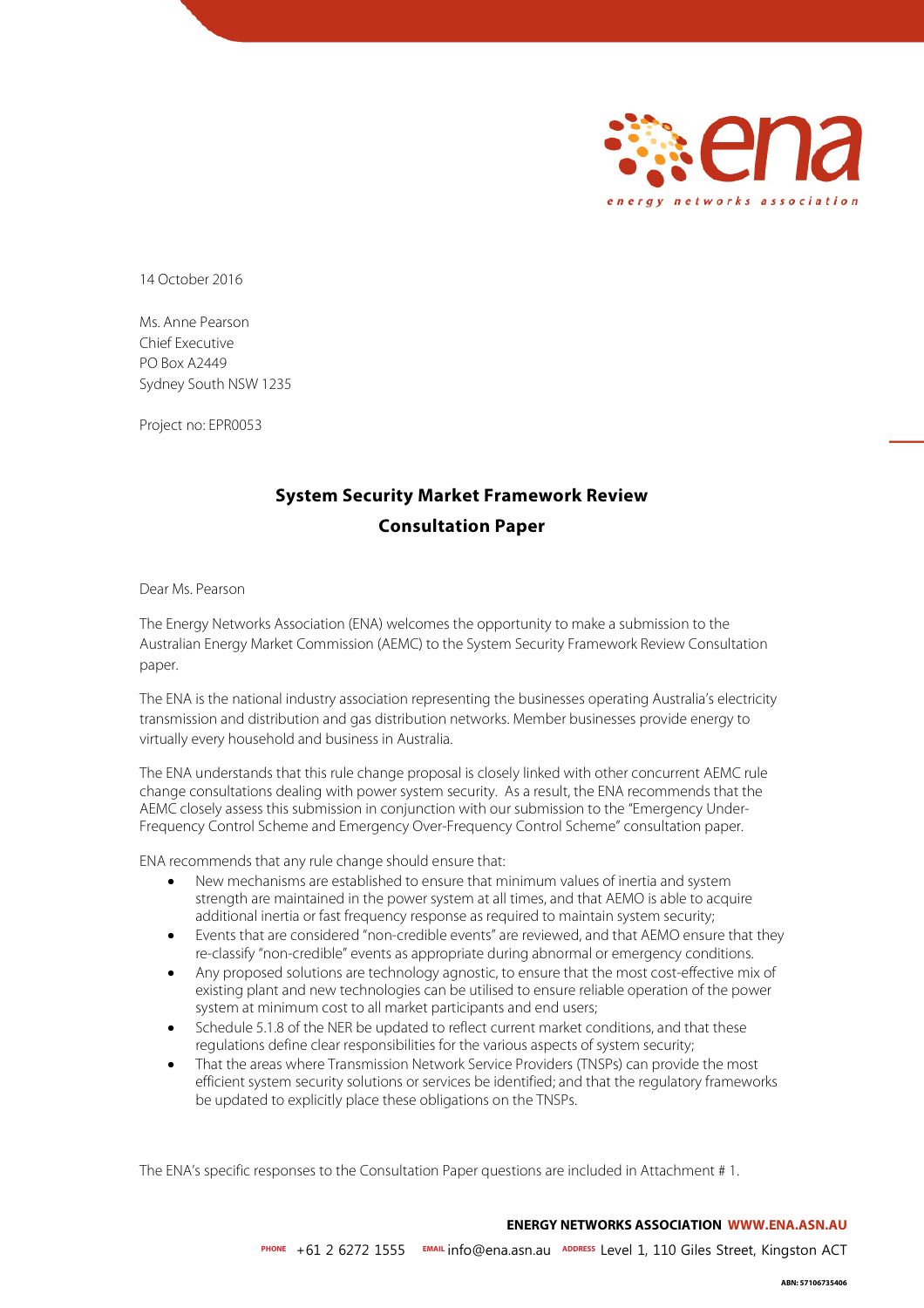Should you have any additional queries, please feel free to contact Peter Cole, Director Future Networks, on 0434 871 422 or [pcole@ena.asn.au.](mailto:pcole@ena.asn.au)

Yours sincerely

many

John Bradley **Chief Executive Officer**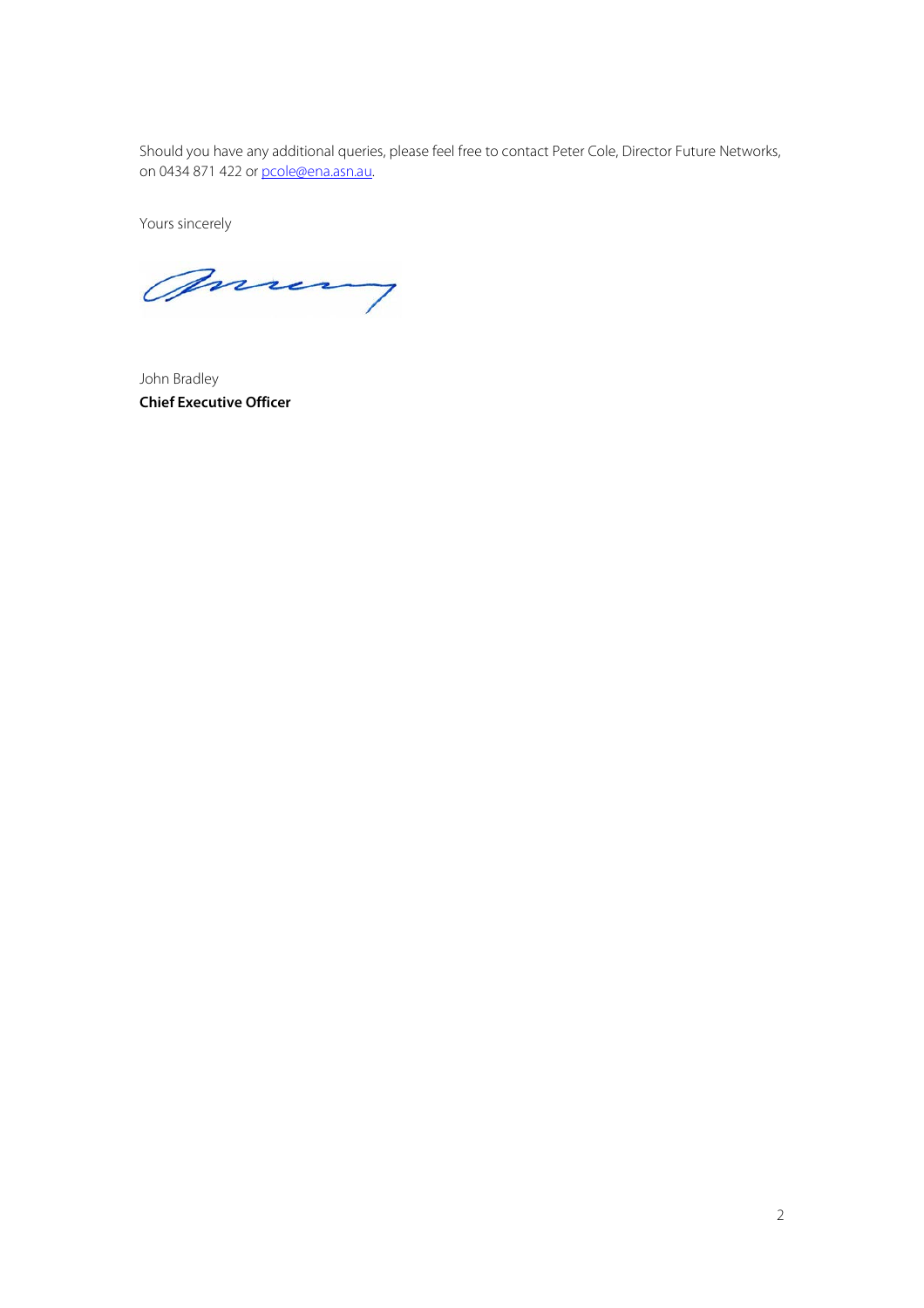## **Attachment 1**

#### **Question 1**

### **Do you consider that the issues outlined above cover the matters that need to be considered going forward in managing changes in system frequency?**

#### *Response to Question 1*

The issues outlined in the consultation paper generally cover the major concerns of ENA members and require consideration and resolution. The following items are of particular concern and should be prioritised:

- 1. Management of "non-credible" contingencies. Recent events have demonstrated that contingencies classified as "non-credible" do occur and can result in significant consequences. Events that are currently considered "non-credible" should be reviewed; and it may be appropriate for the AEMC Reliability panel to endorse the outcomes of such a review. AEMO must also ensure that they re-classify non-credible contingencies, as appropriate, during abnormal or emergency conditions;
- 2. Determining and maintaining minimum values of inertia and system strength. Note that there is currently no provision for AEMO to acquire additional inertia or fast frequency response services;
- 3. Determining the maximum RoCoF that the system can currently sustain, and determining suitable limits for the future.
- 4. Provision of an over frequency generator shedding scheme.

### **Question 2**

#### **What do you consider to be the issues associated with low power system strength?**

#### *Response to Question 2*

The following items are of particular concern to ENA members and should be prioritised:

- 1. Reduced fault levels which can increase the operating time, and may cause mal-operation of protection systems;
- 2. Power Quality issues such as voltage stability, flicker and harmonics which can be exacerbated by low power system strength;
- 3. Power System equipment may be affected by low power system strength. For example, generators may be unable to ride through faults, network devices may need to be re-tuned or replaced, solar plants may be unstable when connected to weak connection points, and distributed energy resources may not behave as expected.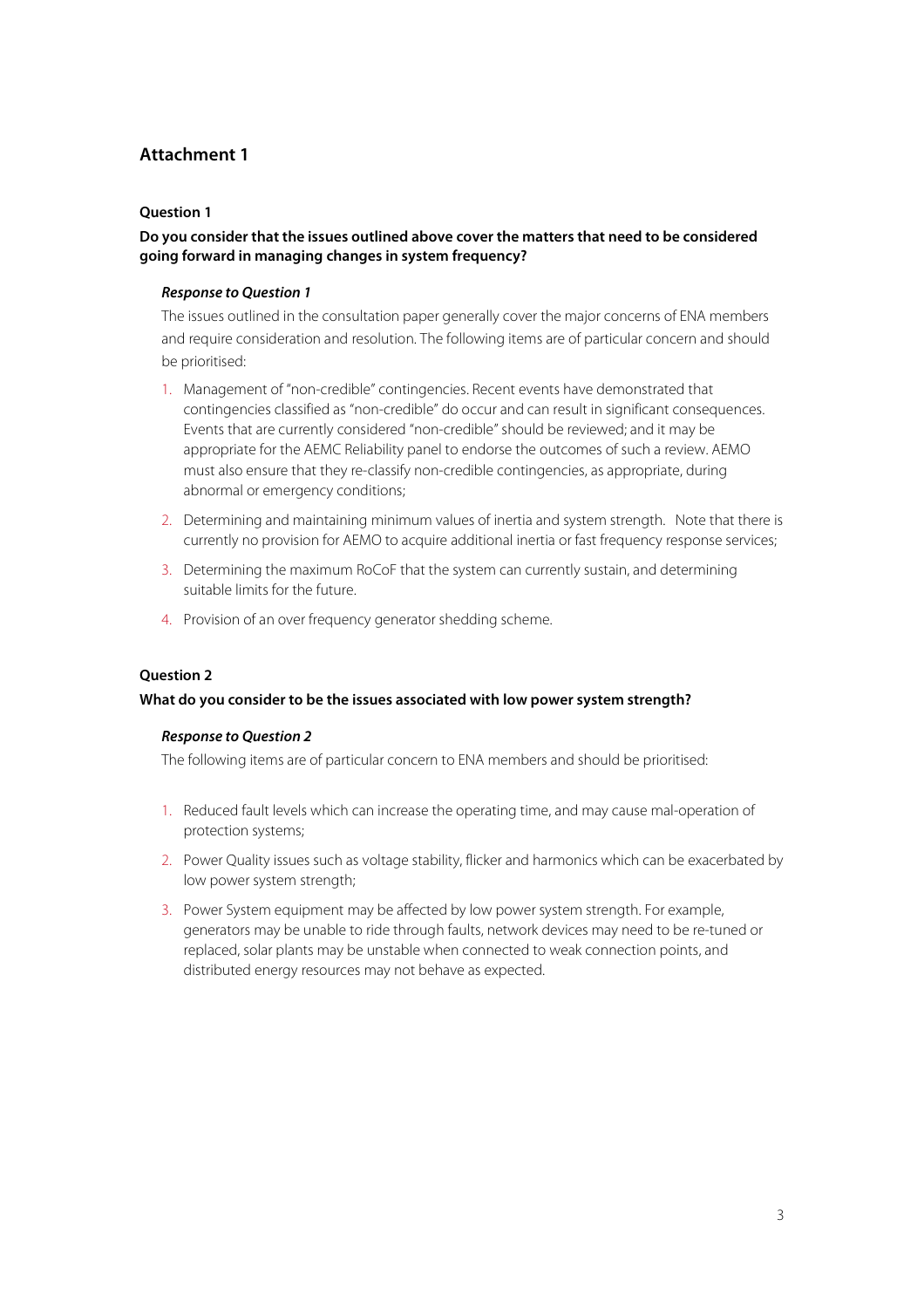#### **Question 3**

- a. **Do you consider it beneficial to set a standard for RoCoF?**
- b. **What format should this standard take and what factors should be taken into account when setting the standard?**
- c. **Who should set it?**
- d. **Would the establishment of a new standard trigger significant additional costs to comply?**
- e. **Do you consider there to be a role for maintaining system strength?**
- f. **Who should be responsible for undertaking this role or how should the responsibility be determined?**

#### *Response to Question 3*

- a. ENA agrees that it would be beneficial to set a standard for RoCoF. The standard must be clearly defined, and should be measurable.
- b. In determining any new standard for RoCoF, the maximum RoCoF that the current power system can withstand must be considered. The ability of new and emerging technologies to withstand RoCoF should also be considered as this will affect the maximum permissible RoCoF of the power system of the future. Note that it may be appropriate for the standards for RoCoF to be different for different parts of the network, and may change overtime to accommodate varying system parameters.

The cost of ensuring compliance must also be considered. Any new standard should minimise economic impacts including barriers to entry for new generation given that new generation will face the costs of compliance to the standards. If new generation and DER that cannot withstand reasonable levels of RoCoF are allowed to connect to the Network:

- o unreasonable limitations may need to be placed on the operation of the Network to minimize potential RoCoF; and / or
- o Significant cost may be incurred to increase inertia on the system to the required levels; and /or
- o Other options for ensuring the security of the system under contingencies will need to be applied e.g. fast response load shedding schemes.
- c. The Reliability Panel should set the RoCoF standard. The RoCoF standard should be determined after seeking advice from suitably qualified specialist expertise; and after detailed consultation with all affected market participants.
- d. As indicated in b. some additional costs may be incurred to ensure compliance with the standard. The standard for RoCoF needs to be carefully selected to ensure that the compliance that is required to ensure system security is economically efficient; and that standard minimises barriers to entry, including for emerging technologies.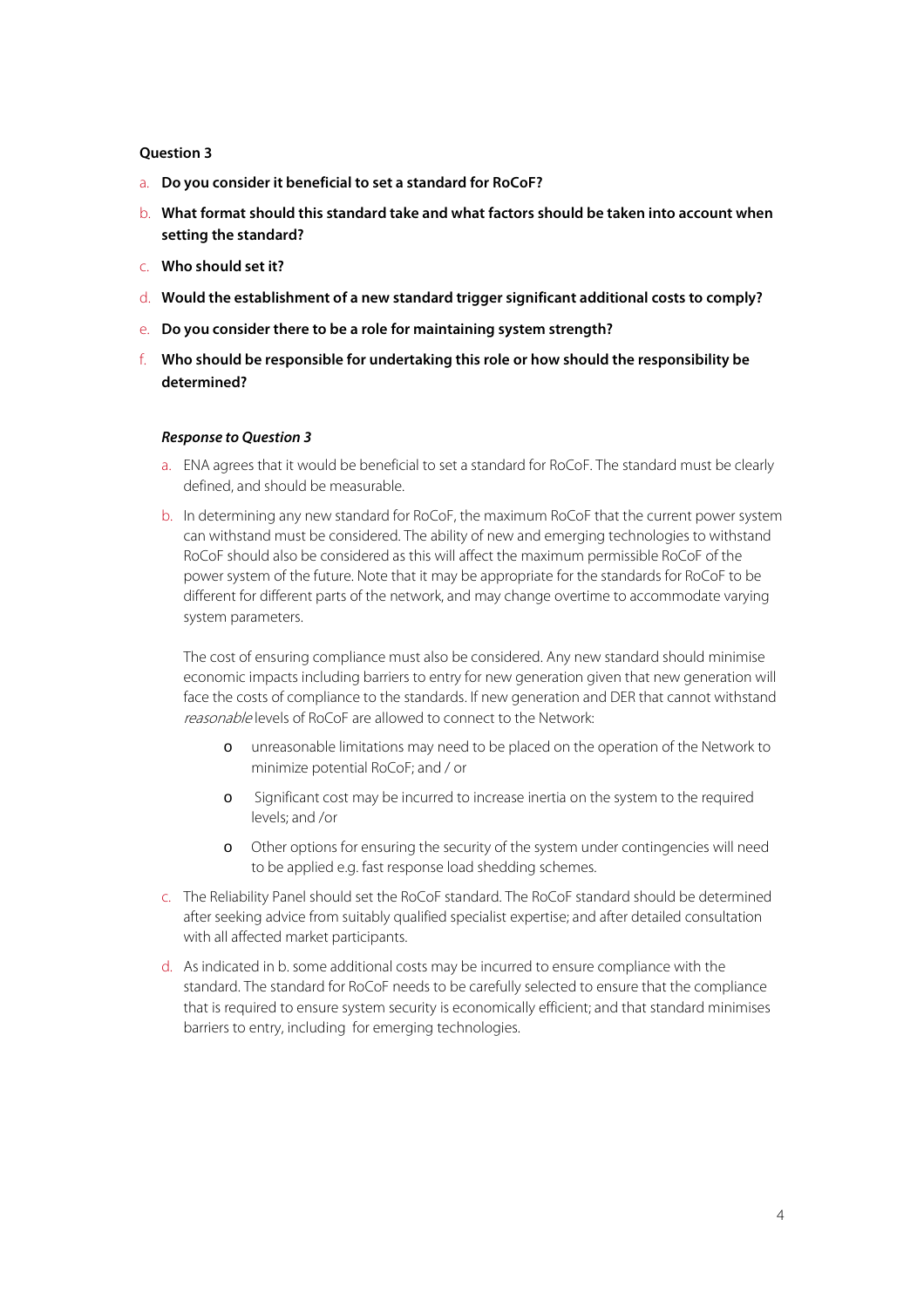e. ENA supports the need for clear responsibilities for maintaining system strength and this should be clarified, taking into account existing responsibilities under current regulatory frameworks. Under Schedule 5.1.8 NER, TNSPs currently have responsibilities that contribute directly to system strength including, ensuring that the condition of the power system is stable (in accordance with requirements designated in or under clause Schedule 5.1.8.)

However, the system changes resulting from loss of synchronous generation were not contemplated at the time of the development of the current regulatory framework. It is noted that at least one ENA member ensures that the addition of a non-synchronous generator to the network does not reduce system strength (under a range of credible scenarios); by insisting that the new generator takes mitigating action if required. However, this does not ensure adequate system strength when a synchronous generator is lost from the system. It is therefore necessary to clarify the institutional and regulatory responsibility for system strength. This will require an evaluation of the gaps in the regulatory framework under Schedule 5.1.8 of the NER.

f. As above, the ENA and TNSPs would support the responsibilities of ensuring system strength being clarified through Schedule 5.1.8 of the NER. TNSP are willing to accept additional responsibility for any actions that will efficiently maintain or increase system strength where these actions are technically feasible and appropriate for a TNSP. In the event that some roles for managing system strength are explicitly allocated to a party other than the TNSP, TNSPs would seek to support that function by making available TNSP facilitated services. It is important that the institutional responsibilities are sufficiently clarified in the existing regulatory framework however, and the potential for overlap with existing responsibilities are addressed.

#### **Question 4**

**What roles do you consider services such as inertia and fast frequency response should play in maintaining system security in the NEM? How else could RoCoF be managed?** 

#### *Response to Question 4*

It is essential that the power system is able to operate securely during contingency events. This is possible if the system has adequate inertia; or if RoCoF can be managed by fast frequency response mechanisms. RoCoF also can be effectively managed by limiting the contingency size; which may be possible by management of generation or by augmentation or configuration of networks, where these options are economical. Note that FCAS and UFLS are delayed mechanisms, and may no longer be effective in keeping RoCoF within the limits.

ENA would recommend that any proposal to manage RoCoF should be technology agnostic, and should attempt to minimise costs, for the benefit of all consumers and market participants. This would allow the use of synthetic inertia, or other alternatives when it is economical. Note however that any form of synthetic inertia will need to be robust to ensure that it can assist in maintaining the power system in a secure state during abnormal and fault conditions. Note also that replacement of RoCoF schemes with alternative anti-islanding technologies, such as vector shift or frequency-forcing, may be appropriate in some situations.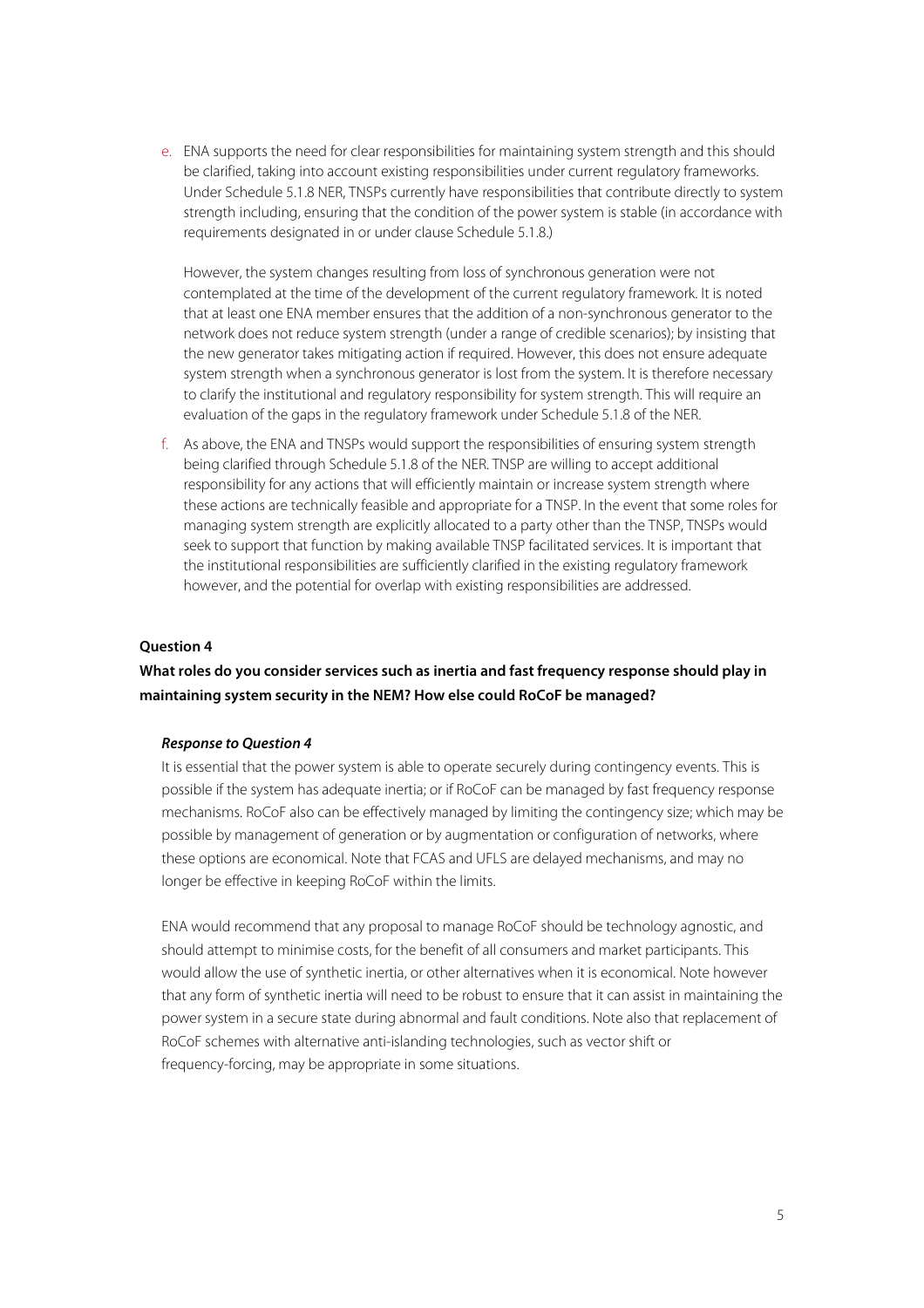Fast Frequency response could also provide an economical solution to some system security issues, although this would need to be considered in conjunction with relevant stakeholders, to ensure that critical loads were not shed. Schedule 5.1.8 of the NER could be expanded to provide TNSPs with explicit responsibility for implementing fast frequency response schemes, or for providing other forms of support or services to manage RoCoF. This approach would leverage the existing corporate capability, information management systems and forecasting capacity of TNSPs given their current responsibilities. For instance, modern TNSP infrastructure such as Optical Ground Wire (OPGW) systems provides fast communication capabilities which may support a fast frequency response scheme for the management of change in frequency.

The economic efficiency with which TNSPs achieved such explicit obligations would remain the subject of regulatory oversight. This would provide incentives for TNSPs to leverage existing capacities or procure efficient services or support as required to meet the regulatory obligations.

#### **Question 5**

Do you consider it beneficial to establish new mechanisms for the procurement of additional systems security services? What form of mechanism do you consider to be preferable and which services should the mechanism be targeted at?

#### *Response to Question 5*

As inertia and system strength are essential to ensure secure operation of the power system; a mechanism to ensure their availability is also essential. This could be achieved by placing an obligation on all new generators to contribute to inertia and system strength. It would be necessary to determine what technical obligation related to inertia and system strength should be contributed from each new connection. If the generator being installed could not meet identified obligations, the asset owner could invest in additional plant to meet their obligations e.g. synchronous condensers or synthetic inertia; or contract another market participant to provide these services on their behalf. This may include contracting an existing generator who has the capacity to exceed their obligations; or sourcing inertia from a Network Service Provider's synchronous condenser. It should also be noted that in areas of the NEM where the system does not have adequate strength or inertia, this approach is unlikely to resolve all current issues. Furthermore, this approach is unlikely to ensure that system strength and inertia will adequate when synchronous generators are lost from the NEM.

As an alternative or complementary measure, these system security services could be procured centrally via a market mechanism, with costs then recovered from generation participants. This could be in addition to any minimum requirements placed upon market participants through technical regulations. The market would need to be designed to ensure that there was adequate incentive for the investment necessary to provide these services where required in the network.